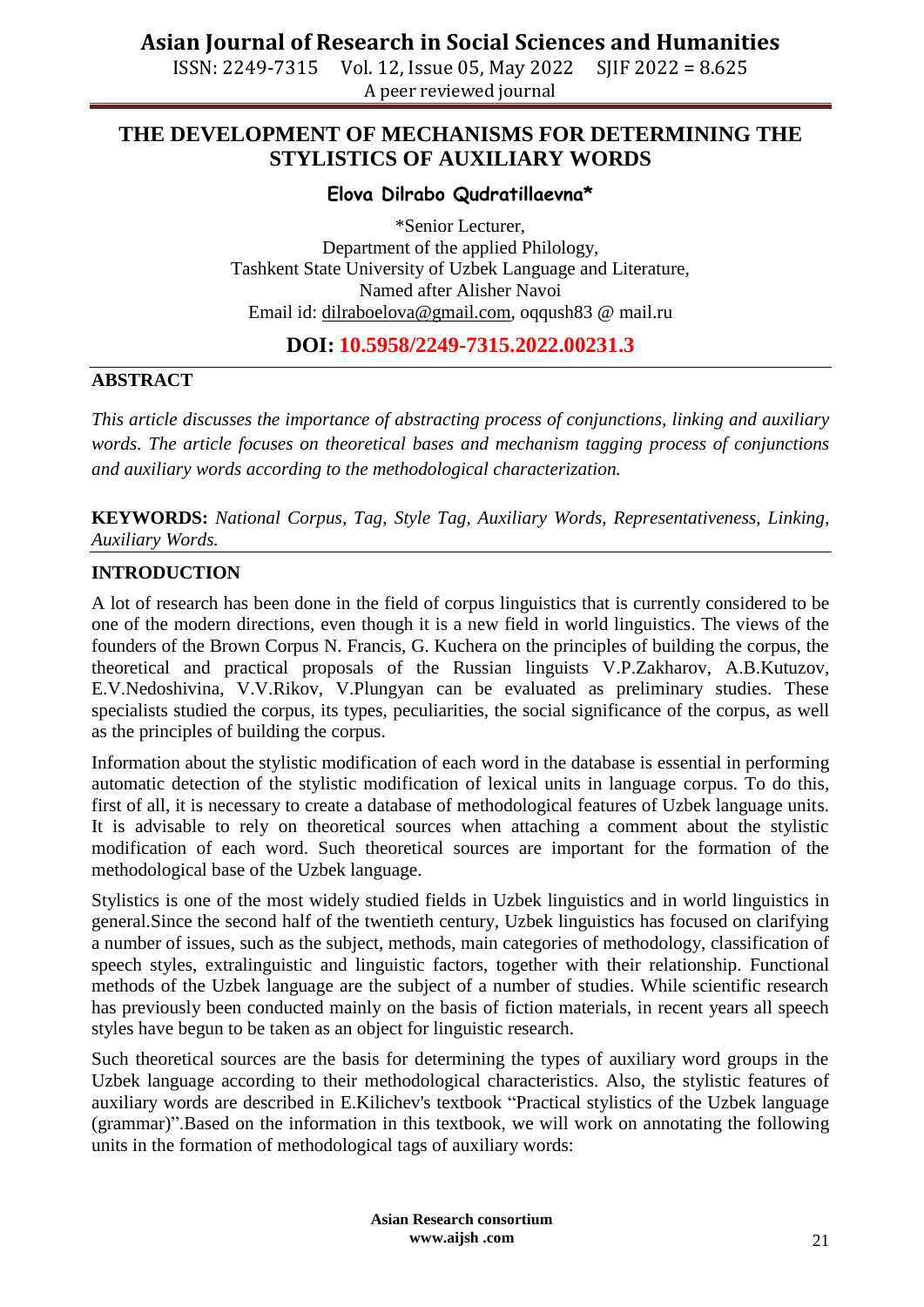ISSN: 2249-7315 Vol. 12, Issue 05, May 2022 SJIF 2022 = 8.625 A peer reviewed journal

|                 | Number |                                          | Total | Stylistically<br>modified | Stylistically<br>neutral |
|-----------------|--------|------------------------------------------|-------|---------------------------|--------------------------|
| Auxiliary word  | 106    | Auxiliary                                | 42    |                           |                          |
|                 |        | The<br>word in the<br>auxiliary function | 64    |                           |                          |
| Conjunction     | 52     | Conjunction                              | 52    |                           |                          |
| Particles       | 45     | Particles                                | 45    |                           |                          |
| Auxiliary words | 203    |                                          |       |                           |                          |

It is well known that **auxiliary words** come after the nouns or nominal words, indicating its connection to another word and its the various syntactic relations. When an auxiliary word is used with the noun in a grammatical case, its meaning of the emphasis becomes even stronger: *dalaga ketdi ‒ dalaga tomon ketdi* (*went tothe field –went in the direction of the field).*

According to E.Kilichev, some assistants form two or more methodological paradigms. Auxiliary words in a paradigm vary according to their different stylistic colors. For example:

*bilan ‒ birlan (archaic) ‒ birla (book language) ‒ bila (*colloquial*); ‒ "with"*

*uchun ‒ chun (so"zlashuv); ‒ "for" kabi ‒singari ‒ yanglig" (archaic);‒ "as" boshqa ‒ tashqari ‒ o"zga (book language);‒ "other than" beri ‒ buyon (conversation); ‒ "since" bo"ylab ‒ uzra (archaic); ‒ "across"*

Such a feature ofauxiliary words makes speech more colorful as well as increases emotional sensitivity. [Qilichev E. Practical stylistics of the Uzbek language (grammar). Textbook. -Tashkent: O'qituvchi, 1992. ‒ 160 p. P.78]

Based on this information, it is possible to attach tags to the auxiliary words in the database that belong to the archaic, book language, dialectal, colloquial style.

**Conjunctions** serve to connect parts of speech and simple sentences together. In addition, it shows the interrelationship of the words to which it is connected and the type of that relationship.

As E.Kilichev has pointed out, some connectors can form two or more methodological paradigms. These are distinguished by different stylistic colorings:

> *bilan, -ila (*colloquial*); yoxud, yoinki, yo (*colloquial*); -a (*colloquial*); -ki, -kim (*archaic*);*

*agar, -gar (*archaic*). with, -ila* (colloquial);

Such conjunctions are used to form synonymous sentences and adorn the speech. Oral speech sometimes uses aRussian**connector – "a"**: *Men uyda qolmoqchiman. A siz-chi? (M.Salom.)(I want to stay home. What about you? (M.Salom.))*

**Particles** are added to words or phrases to express the meanings of interrogation, various emotions, emphasis, surprise, and reinforcement. Such modal meanings indicate the rich methodological potential of the particles. Particles are used in all speech styles. However, it is used more actively in belles-lettresand publicisticdiscourse.

> **Asian Research consortium www.aijsh .com**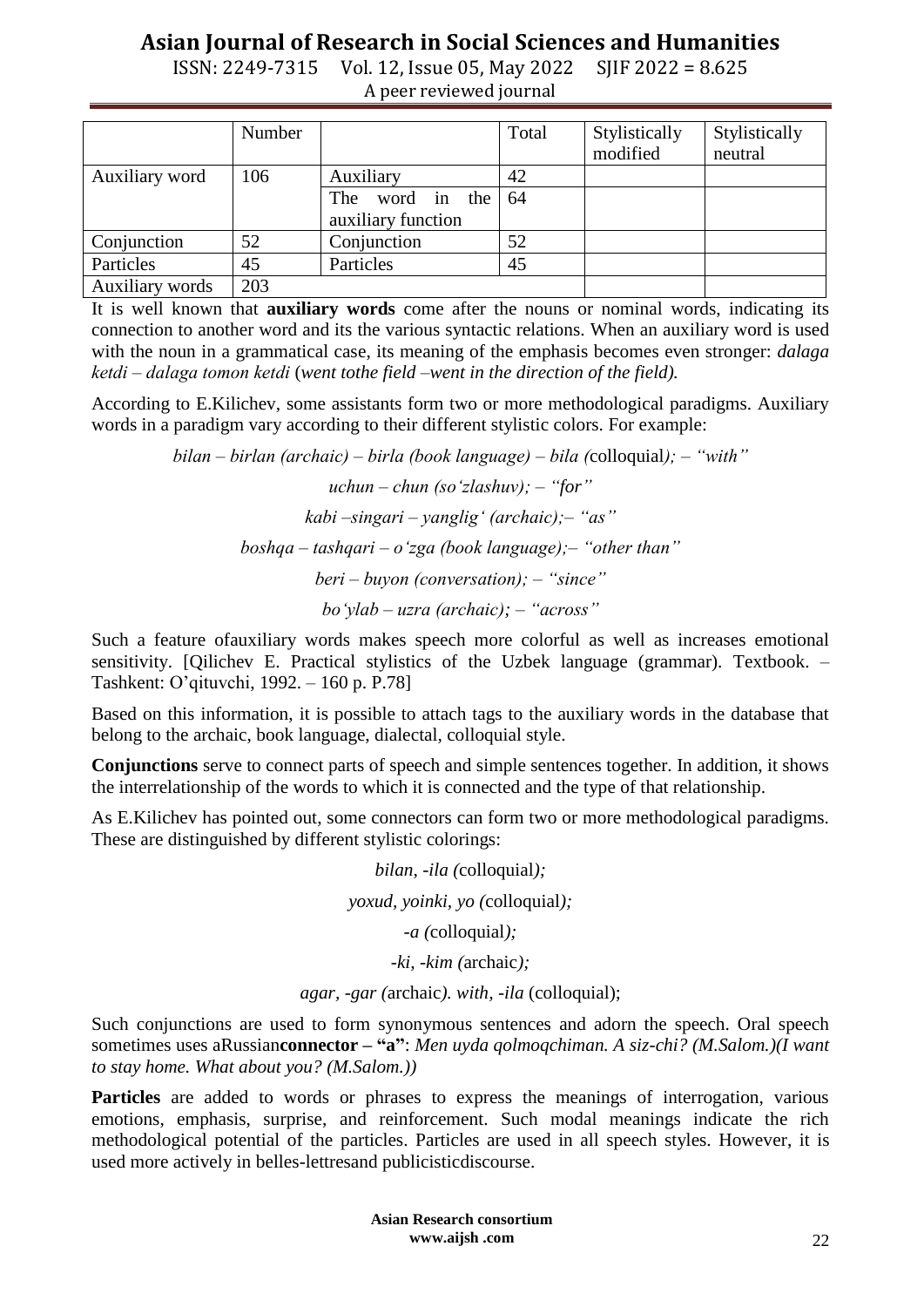ISSN: 2249-7315 Vol. 12, Issue 05, May 2022 SJIF 2022 = 8.625 A peer reviewed journal

Interrogative and astonishing suffixes, such as *-mi, -chi, -a, -ya,* provide with different emotionalaffective meanings to the sentence. In particular, the meaning of a question (kelsa-chi? – what if it comes?), A command (qalamingni berib tursang-chi – why don't you give me your pen), a request (tez kelsang-chi – I wish you would come quickly). The units which denote the meanings of limitation and singling out can be expressed through the suffixes (-gina, -kina, -qina) and the word (faqat – only, just).These meanings get even stronger when these units are used together: *Faqatginashuchog"dayaxshi der senibarcha. – It is only then, whenyou are good for all.* (S.Jora.) Some particles form a methodological paradigm:

*hatto, hattoki(publicist) – even;*

*-ki, -kim... (archaic, artistic.)*

*Bir qissakim, buning so"ngida Sevishganlar topishgusidir. (H.O.) – It is a story at the end of which the lovers are finally together.* (H.O.).

[Qilichev E. Practical stylistics of the Uzbek language (grammar). Textbook; – Tashkent: O'qituvchi, 1992. – 160 p. P.79.]

Also, the stylistic modification of auxiliary words is reflected in Defining dictionary of the Uzbek language (DDUL). Below we will comment on the stylistic modification of some of the auxiliary words.

The fact that the meanings (meanings) of the auxiliary words are not recorded separately (with special numbers) is explained in the introductory part of the DDUL. If the auxiliary word has a meaning and function, it is described and a confirmatory example is given.

Example: *IF* – *particle*. Reinforces andemphasizes the meaning of the condition.*Agar ko'chada bo"lmasa edi, Yo"lchi shu onda bu go"zal qizning oyoqlariga bosh qo"yishga tayyor edi.– If they* weren't on the street, the Yo'lchiwas ready to put his head on the girl's feet at that moment. Oybek, Selected Works.

*LIKE – particle*. It denotes analogy and comparison.*Men ham sen singari yigirma ikki yoshimda qaynab, toshib yurgan kezlarim edi* – *Like you, there were times when I was twenty-two years old, boiling and overflowing.* M.Ismaili, Fergana till dawn.

If an auxiliary word has more than one meaning and function, their main ones are stated and limited to giving supporting examples.

Example: FOR – particle. It conveys meanings such as cause, purpose, designation, and so on.*Yormat shahardan piyoda qaytib, o"lguday horigani uchun, hamma otlarga Yo"lchi qaradi. – Yormat returned from the city on foot, exhausted to death, and Yo"lchitook care of all the horses.* Oybek, Selected Works. *Bu yerga Madali akaning jig"iga tegish, rashkini keltirish uchun kirganligimni eslab, mulzam bo"ldim. – I was humbled to remember that I had come here to annoy Madali aka, and to make him jealous.* A.Mukhtor, The Time is in my destiny. *Xo"jayinning qizi uchun palak, dorpech, qiyiq tikadi. – She sews palak, dorpech, and crochet for the master's*  daughter. Oybek, Selected Works. [ Defining Dictionary of the Uzbek Language: More than 80,000 words and phrases (edited by A. Madvaliev). 5 vols. - Tashkent: National Encyclopedia of Uzbekistan, 2006. ]

If auxiliary words have a meaning other than their original function (meaning specific to another word group), each of them is recorded separately in the dictionary. In such cases, the issue of interpretation is resolved as follows:

1. If a particular word is an auxiliary word in each function (such as a word *BILAN* – with), their interpretation is done as mentioned above.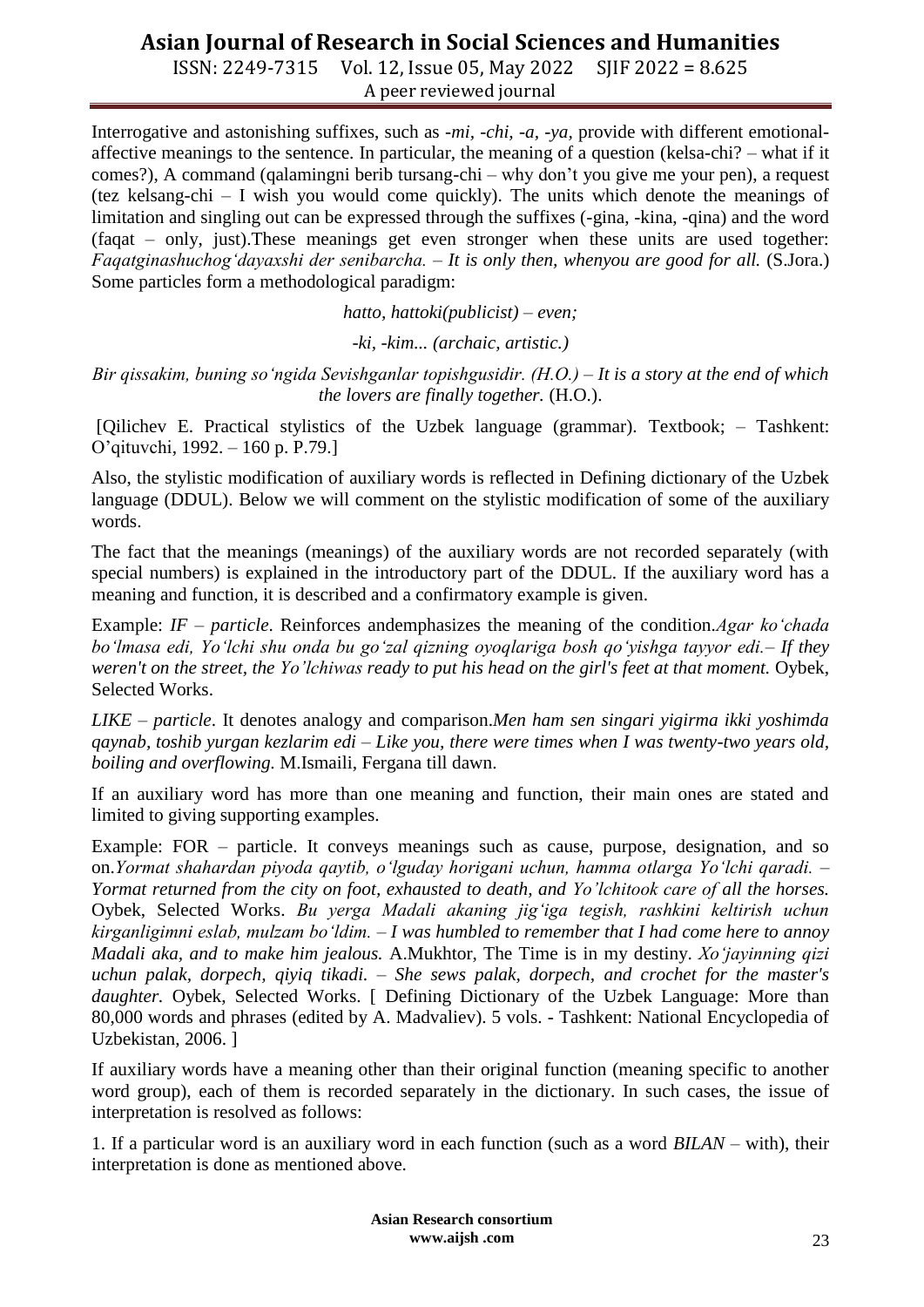ISSN: 2249-7315 Vol. 12, Issue 05, May 2022 SJIF 2022 = 8.625 A peer reviewed journal

2. If the auxiliary word also has a meaning related to another word group, the number 1 indicates that it is an auxiliary word (link, auxiliary or particle) and is interpreted as an auxiliary word (in the manner described above).

Belonging to another category is indicated by an appropriate number, and the words of that category to which they belong and represented accordingly.

Example: BALKI – MAYBE conjunction. [comment]... modal word

It is mainly used to indicate what a word means, that is, the comment contains a word such as "means," represents."

Example: VOY – OH 1. Indicates severe pain, a feeling of pain... 3. Excitement, a feeling of wonder.

GUMBUR 1. Explosion, overturning, etc. k. [Defining dictionary of the Uzbek language: more than 80,000 words and phrases (edited by A. Madvaliev). 5 vols. – Tashkent: National Encyclopedia of Uzbekistan, 2006. ]

ALBATTA – OF COURSE 1. Indicates the firmness of thoughts, actions, etc. [Defining dictionary of the Uzbek language: more than 80,000 words and phrases (edited by A. Madvaliev). 5 vols. – Tashkent: National Encyclopedia of Uzbekistan, 2006. ]

It has been said above that none of the meanings of the word recorded in the dictionary should be left unexplained. But this does not mean that every meaning of the word mentioned in the dictionary must be interpreted here. It is not even possible to do so in a defining dictionary. Because if this is done, the dictionary will be filled with repetitive comments. There is no limit to this in the language corpus, the linguistic supply covers all meanings and their interpretations, and the requested meaning appears in the desired window.

### **CONCLUSION**

Determining the stylistic modification of a text is important to ensure the representativeness of the language corpus. World corpus linguistics has corpora built on text/materials relevant to different styles of speech. In the functional analysis of texts, it is important to identify programs that are able to identify the statistical parameters that characterize each of these methods and to perform automatic stylistic diagnostics of texts. In the national corpus, it is extremely important to achieve representativeness (quantitative balance of the corpus material) according to the methodological characterization of the texts. In general, if today linguistic knowledge is improved on the basis of the ability to use the language in practice, and based on such theoretical sources, computer programs are created in the formal Uzbek language, the future will be the basis for all types of software and electronic systems.

### **LIST OF USED LITERATURE**

- **1.** Абдураҳмонов Ғ. Ҳозирги замон ўзбек тилининг адабий услуби ҳақида. "Ўзбек тили ва адабиѐти" журнали, 1992.− №5-6.
- **2.** Абдураҳмонов Ғ. Ёзма нутқ услубини яратувчи воситалар. "Ўзбек тили ва адабиѐти" журнали, 1994. − №3
- **3.** Аҳмедова Д. Атов бирликларини ўзбек тили корпуслари учун лексик-семантик теглашнинг лингвистик асос ва моделлари: Филол. фан. бўйича фалсафа доктори (PhD) дисс. – Бухоро, 2020. – 156 б.;
- **4.** Баскаков Н.А. Структурные и функциональные стилистические модификации в современных тюркских языках. ‒ Москва, 1975.